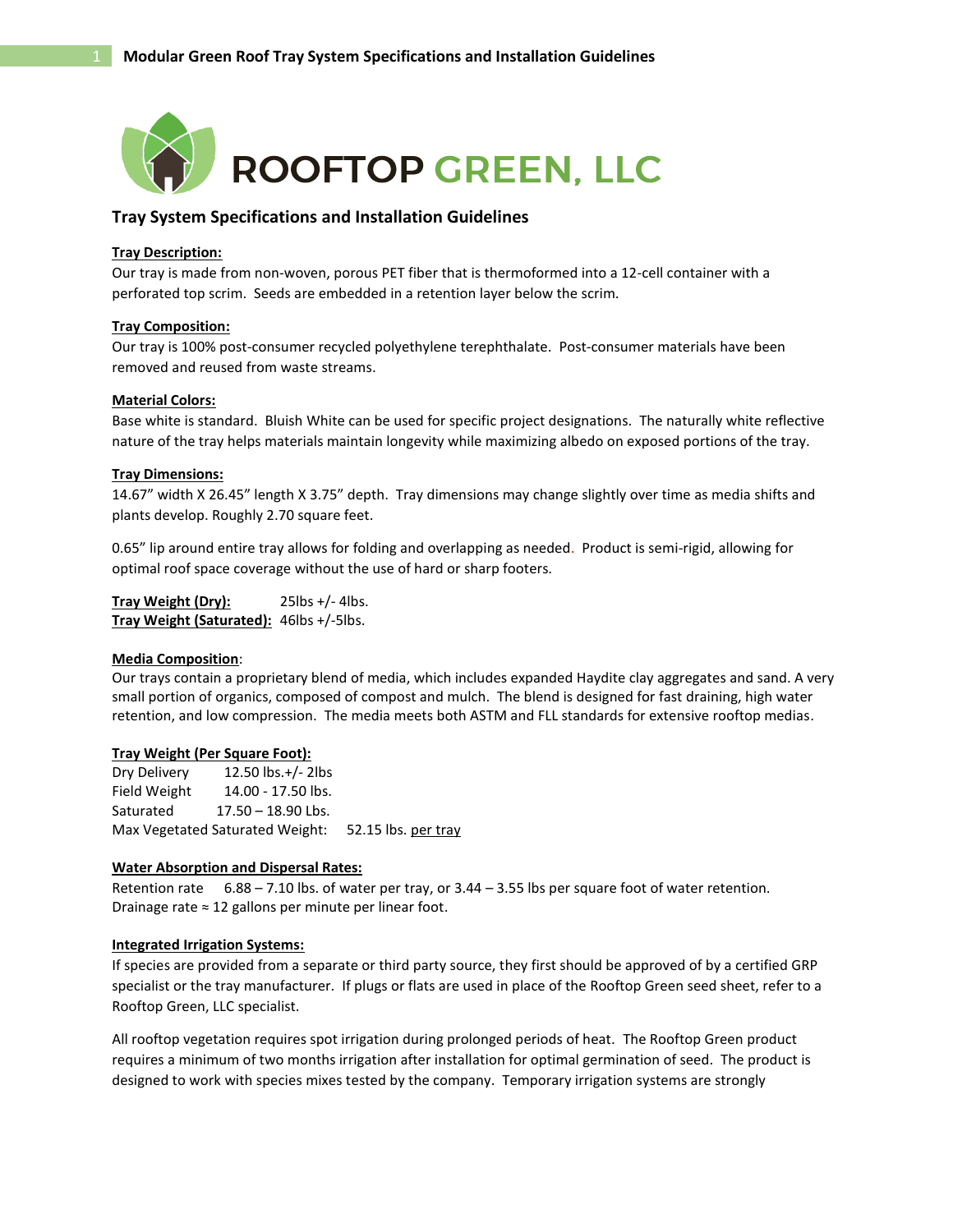recommended for the first growing season of the green roof application. For watering schedule and install dates, please refer to the *Installation Guidelines.* 

#### **Slip Sheet/Root Barrier:**

An industry approved 40mil minimum thickness protection layer should be installed directly under tray modules (see below for details). Pooling areas and compromised roof spaces should be addressed before green roof installation. Check with materials manufacturers and/or a roof specialist to see how green roof products impact warranties pertaining to existing roofing materials. Barrier layer should be inspected and approved by installer for watertight seams before tray installation. Standard tray module does not require a capillary, or anti-crush layer. If any type of irrigation system is installed, it should be used in conjunction with an approved drainage layer for Standard tray modules. Approved materials include:

- HDPE
- PP
- High mil Urethane
- TPO
- FTPO
- CSPE
- PVC
- EPDM

#### **Flashing/Containment:**

Standard and Ecosystem Impact Trays do not require additional edging or flashing for optimum functionality. Edging and flashing may be applied to increase the aesthetic appeal of a modular green roof system. If edging or flashing is desired, edger should not impede drainage of vegetative roof area. For a list of compatible flashing systems please contact your Rooftop Green specialist or refer to manufacturer information.

#### **Species Selection:**

Depending of the Rooftop Green model chosen, the tray media will be pre-seeded at a rate of 90% coverage for established growth. [Patrick will send general list]

#### **Delivery and Installation:**

Our products ship by mail or courier. Pick up arrangements can be made for large orders. Determine the most cost effective and efficient method for your project by contacting certified Rooftop Green LLC personnel before your purchase. Estimated work-loads and do-it-yourself recommendations should be discussed in pre-purchasing period to determine feasibility for the project. Modules can be conveyed on the work scene by hand, boom, lifts, or even cranes. Rooftop Green LLC is not responsible for the method of conveyance determined by the owner, but is be available for consultation and advice. See **Installation Guidelines** section for more detailed information.

Rooftop Green LLC is not liable for damages to the product or owners properties before, during, or after the green roof installation. Such notes should be made between owner and contractor to avoid warranty voiding, safety hazards, or property damages.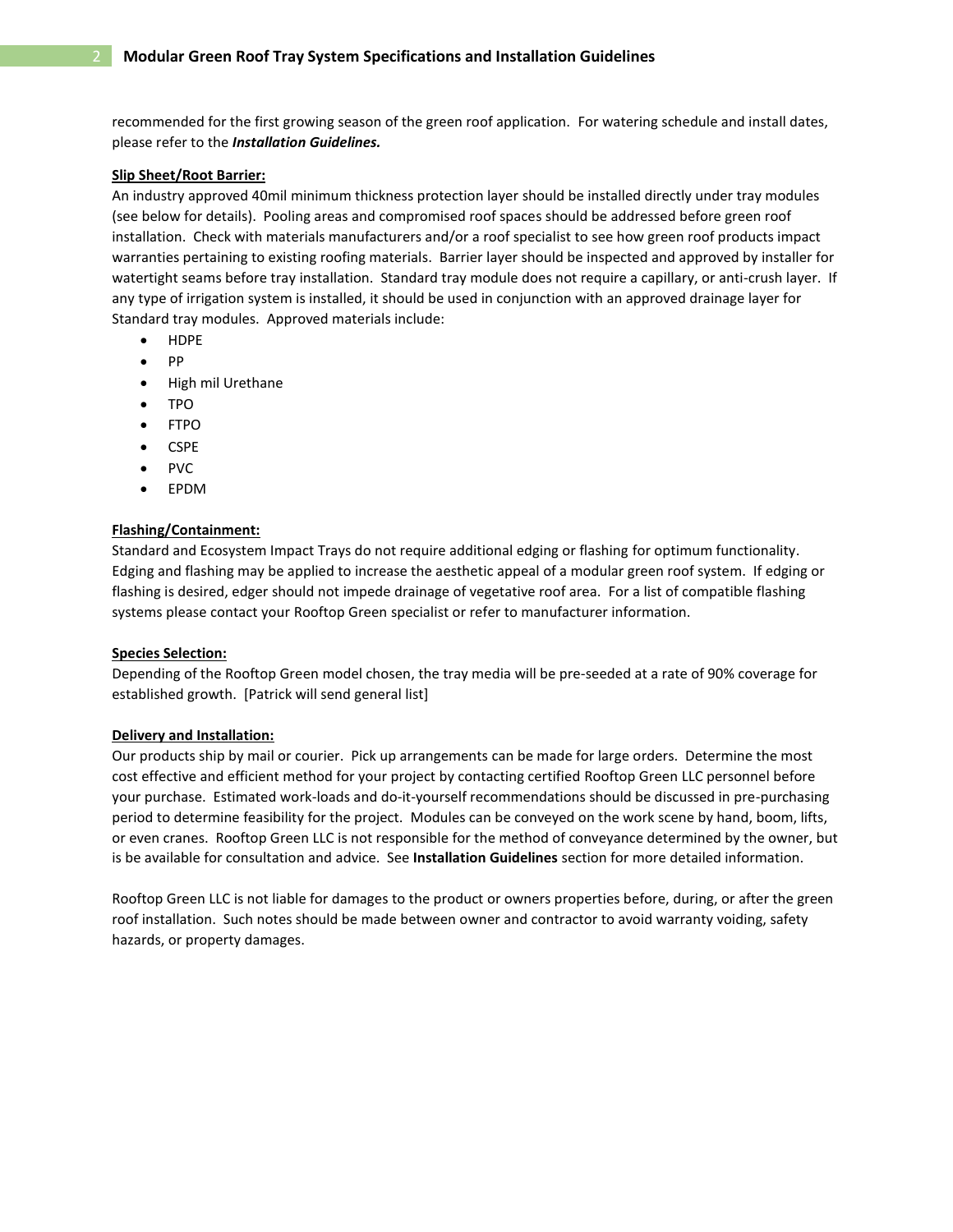# **Installation Guidelines**

#### **1. Installer Spec. Checklist:**

The following section should be read thoroughly by installer and roof owner prior to installation.

#### 1.1 Complete a Comprehensive Plan

A comprehensive installation plan covering ALL of the installation and maintenance requirements associated with a living vegetative system should be drafted and approved by the owner/building facilities manager prior to beginning any green roof project. The installer should agree to provide the necessary equipment and labor for the installation, in accordance with all of the safety standards necessary, to unload tray system units from delivery vehicle, transport trays to roof with a previously approved plan at the project/building owner's consent, and installation of the roof, including preliminary materials such as slip sheets or drainage.

A comprehensive plan will include preliminary roof work to be done (slip sheet, drainage, roof repair, structural approval for weight-bearing capacity of roof, warranty verifications for extant roofing materials, etc.), overall vegetative roof design, tray and species specifications including care over time, a plan for irrigation and maintenance, and timeframe from order date to estimated completion.

Complete and save manufacture warranty information for project plan and owner's record.

## 1.2 Follow Installer Guidelines

Green roof vegetative project should follow the specifications and guidelines on this document without infraction. All guideline work should be completed and approved of by a Rooftop Green, LLC endorsed installer or green roofing specialist. Owner or project leader should meet with Rooftop Green, LLC specialist to cover maintenance requirements available in the owner's manual and *Installer Guidelines*.

#### 1.3 Preliminary Work

Installer, owner, architect, or engineer shall appoint a qualified individual to determine the structural weightbearing load of the roof, and approve it for planned weight loads. Preliminary installation of waterproofing or roof repairs should be done at this time and inspected by the building owner, slip sheet manufacturer, and installation contractor.

Steps 1.1 and 1.3 should be completed before installation of any Rooftop Green modules.

# 1.4 Consult with an Endorsed Contractor

For a list of contractors endorsed by Rooftop Green, LLC please contact a Rooftop Green, LLC specialist.

# 1.5 Oversight

Prior to the delivery of the first tray, the installer, whether it is the owner or contractor, will be in charge of reviewing and discussing the *Installation Guidelines* with labor force, Rooftop Green, LLC, and owner. If deemed necessary by owner or Rooftop Green, LLC, coordinate with a qualified green roof installer or Rooftop Green, LLC specialist to oversee the installation process. Ensure that debris and non-essential matter is removed from roof surface before the install begins.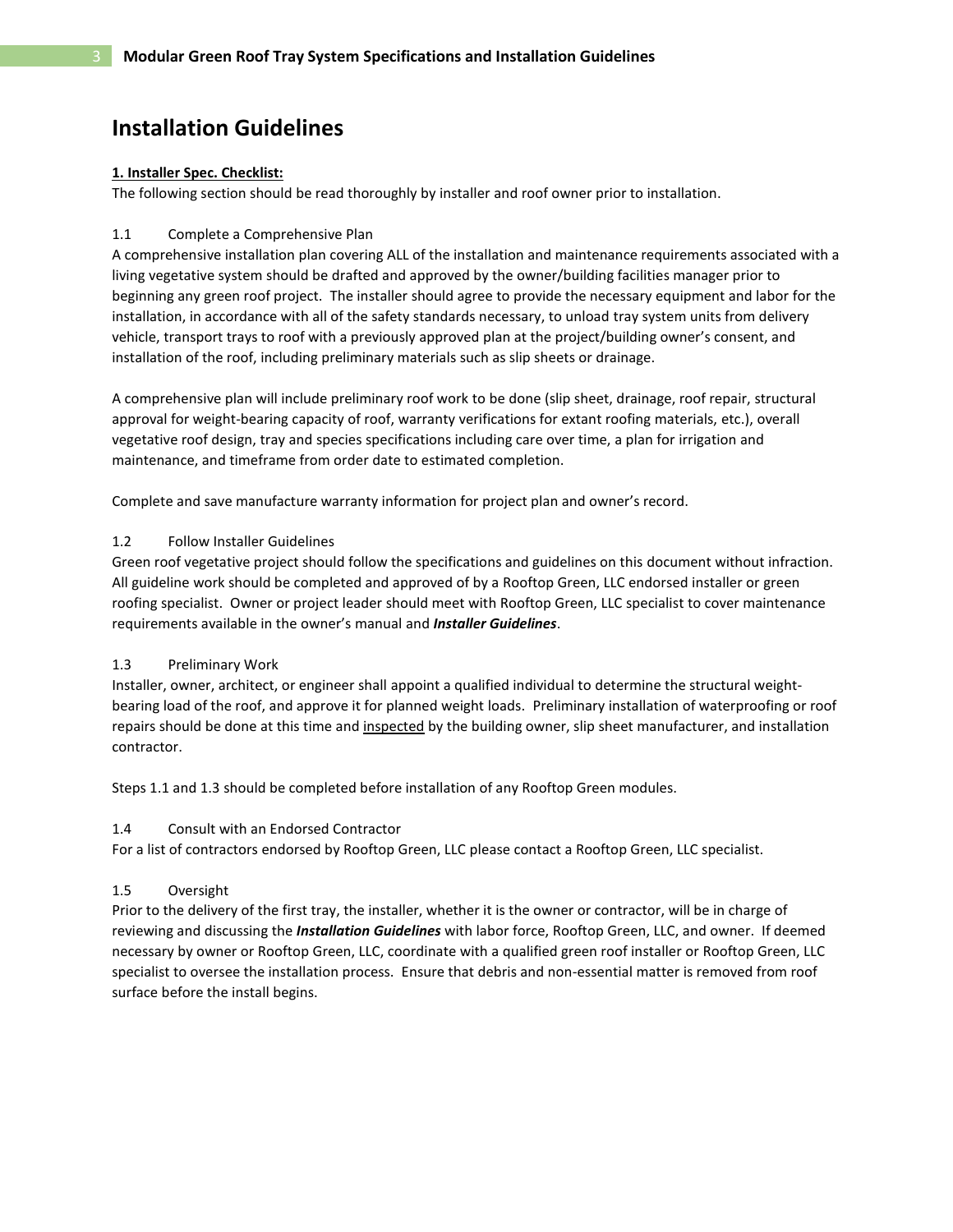## 2.0 Tray Selections

The Standard Tray includes low growing and hardy succulent species, which keep maintenance and watering to a minimum. This is the most common green roof utilized in the industry, offering resilient species with a carpet style aesthetic.

The Impact Tray utilizes several species at varying heights and widths providing a "wild flower" look to the green roof. This mix incorporates a sedum base with several naturalized and native species for a higher aesthetic impact.

The Perennial Herb Tray requires more maintenance than other trays, but provides a culinary bonus. Hardy perennial herbs provide familiar scents and sights while offering the utility of an edible herb garden.

## 2.1 Specifications

All specifications, green roof advice, warranties, and procedures are dependent upon proper use of the modular tray system. These standardized procedures are for the Rooftop Green, LLC green roof modular tray system only. The trays are high density non-woven PET fiber polymers of base white color and roughly 3/16 (.1875) inches thick. The tray top dimensions at the media surface level are 25.2 inches X 13.4 inches at a depth of 3.23 inches to 4.00 inches. Depth will vary slightly over time with a pillowing effect toward the center. Drainage clearance is composed of 3 ridges running the length of the tray and two running the width, with a clearance of .667 inches from the slip sheet to tray.

## 2.2 Tray Weight

Fully saturated weight, including vegetative maturity is 46.15 Lbs. per tray. This number is erring on the side of 0% media loss and 100% vegetation maturity. Expected field weight ≈ 40.00 – 45.00 Lbs. Rooftop Green, LLC tray system is designed to be installed with the appropriate structural support in respect to overall saturated weights. Owner/Installer is responsible for determining the roofs weight-bearing load via the use of a certified engineer/roofing contractor or other means.

#### 2.3 Species Selection

Seed listed under *Species Selection* heading as provided by tray manufacturer should be germinated and maintained to reach suggested soil coverage of ≥ 90% soil surface area. Rooftop Green, LLC is not liable or responsible for the longevity and performance of species outside of the provided product. The species provided are meant to establish a hardy, long-lived, series of plants. Rooftop Green, LLC is not liable for plant death and vegetative loss as a result of the actions or lack thereof by the owner or their representative in maintaining the plants during the product's germination, or established maturity.

# 2.3 Media

Module media has been tested and sourced to meet the required industry standard of German FLL growing media, while providing the necessary organic matter for sustained ecological support. Nutrient and mineral base of the aforementioned media is indicative of healthy green roof systems and requires no supplements for early product life cycle. Project location, height, solar exposure, and number of precipitation events will play a role in nutrient base over time. Please consult your Rooftop Green, LLC specialist or GRP for supplemental nutrient needs or inquiries.

Media changes slightly from tray to tray to optimize growth of selected species. These changes include higher amounts of organic composition, finer granulation of media component and increased water retention aggregates.

#### 2.4 Root Barrier Layers

Green roof installation and maintenance can take place on certain pre-existing rooftops without additional layers such as water proofing or drainage layers. However, Rooftop Green, LLC strongly suggests the use of a dense root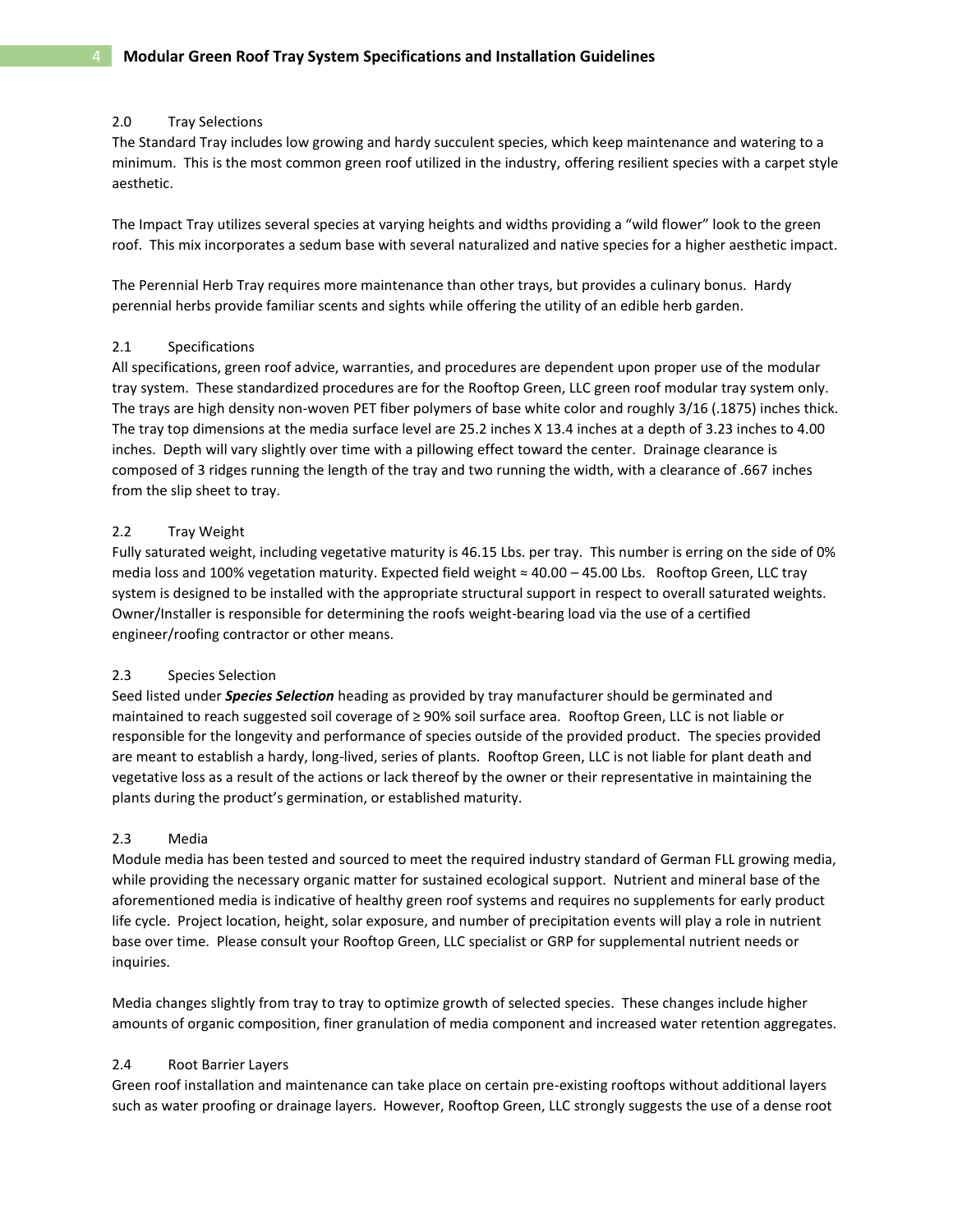barrier layer to prevent the damage caused by any woody species that accidentally establish within the system. It is strongly recommended that all layers of the typical green roof system be considered during the planning stage of the project.

It is suggested that the system be used with an approved 40mil minimum thickness protection layer. This layer should be installed on roof surface directly beneath tray modules. Pooling areas and compromised roof space should be fixed as per standard practice before green roof installation. Check with materials manufacturers and modular roof specialist for warranty and compatibility of products.

Accepted underlying membranes (for root barrier layer) include but are not limited to ≥40 mil thickness of the following :

- HDPE
- $\bullet$  PP
- High mil Urethane
- TPO
- FTPO
- CSPE
- PVC
- EPDM

# 2.5 Seamed Membranes

For any roofing membranes, there is a method for adhering one section to the next. All HDPE, TPO, PVC, and Polypropylene seams must be heat welded. All underlying EPDM or like materials requiring glued seams must do so with the appropriate moisture resistant adhesives. Both PSAs and glues should be cleared or recommended by the membrane manufacturer. Consult with a Rooftop Green representative or a roofing contractor for more detailed information.

3.0 Accessories and amenities to be used in conjunction with the green roof trays If pavers are used, they must allow for free flowing drainage and not obstruct sunlight from reaching the tray's

surface. Pavers should be at least 2.75" but no greater than 5" in height. Pavers can be placed directly adjacent to trays but should not overlap or deform tray edges (more than .25").

Edging of green roof not required on flat roof applications. However, edging is required on gabled rooftops at a 40° pitch or greater. Edgers should be no less than 2" high but no higher than 5" from the underlying layer of the green roof. Edging may be pushed snug, allowing for no more than .25" deformation of the tray walls. Edging should be approved for rooftop use. Edging must come with fabricated 90° angled corners from manufacture or have malleable/bendable characteristics up to a 90° degree angle, without structural failure. Custom-made edging should be approved of by a Rooftop Green, LLC specialist prior to installation.

Partial edging is not recommended on green roof applications.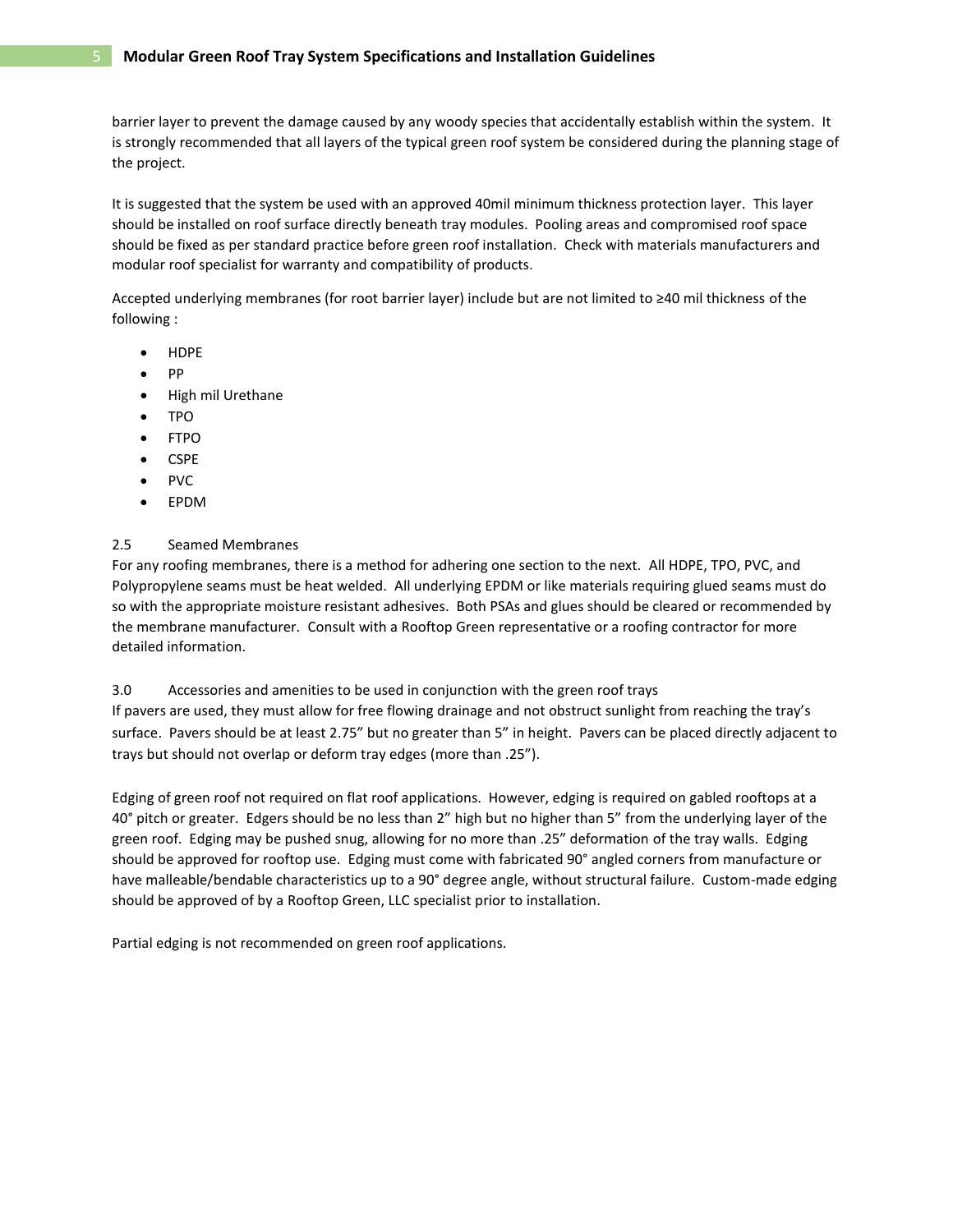# 3.1 Irrigation for Rooftop Green tray applications.

**Irrigation is required for the first season of all Rooftop Green tray projects.** Watering regimens will differ depending on location, solar exposure, building height, and roof pitch. Owner/Installer should consult the appropriate horticulture professionals in their area (as designated by growing zone and climate), or seek watering schedule information from a Rooftop Green specialist. Watering should be carried out via appropriate watering techniques including but not limited to: garden hose pressure of 40-50psi (typical residential exterior faucet, North America), watering can with diffused nozzle or "shower" apparatus, overhead sprinkler systems, or sprayer irrigation.

Situational characteristics will affect the necessity and frequency of irrigation.

- 1. Green roof systems installed adjacent to glass or reflective vertical surfaces are exposed to increased light and UV, requiring extra irrigation during dry periods.
- 2. Pitched roof applications drain faster than flat roof applications and often need to be watered during even mild dry events. Watering prevents vegetative lost and stabilizes effects of the plant growth.
- 3. Many pitched applications exposed to wind and sun will dry faster than typical applications and will likely require an irrigation system.
- 4. Size matters. Rooftop Green recommends that facilities with green roofs larger than 250 square feet should be watered by multiple personnel or utilize an automated system.

Rooftop Green recommends the use of overhead sprinkler irrigation piping that meets ASTM D1785, D2241, D2665, D2729, D2949, D3034 and F891. For potable watering for perennial herb based trays, the appropriate ASTM and materials composition should be used. Rooftop Green recommends a SCH 40 or greater UV tolerant PVC or equivalent subterranean pipe with the appropriate overhead sprinkler head system. MP Rotator overhead sprinkler systems from *Hunter, Residential and Commercial Irrigation* are readily available and easy to install.

# 3.2 Irrigation Lines

Irrigation lines should be placed over the underlying membrane between tray rows, underneath conjoining tray edges. Approved drainage board or drainage mesh should be cut to lengths and placed under the irrigation line at a minimum of every 2 feet to allow for free flowing drainage and prevent pooling at the line. The drainages, if placed correctly will not be exposed to direct UV or sunlight. Irrigation lines can be zip tied to drainage strips. Drainage strips should be made of 14gpm/sf or higher drainage rate material. Irrigation lines should never run between parapet edges and modules but only between modules.

Surface level irrigation must be UV resistant and heat tolerant for warmer, sunny climates. Rooftop Green recommends running overhead sprayer or MP Rotator heads to distribute water and mitigate the effects of heated irrigation lines on plant life. Consult an irrigation professional about water temperature when installing surface level drip irrigation.

Backflow prevention should be installed to mitigate pressure problems and irrigation failure near the main shut off valve. Standard house spigots should have a 2 foot install attachment (hose with adaptable threadings) to allow for speedy disconnect and drainage. If necessary, house backflow and freeze prevention apparatuses in weatherproof containers. Check for residual water in lines and backflow during mid-Fall to prevent freezing and expansion damage. To winterize, disconnect irrigation from water source. Allow for dry-out time of 10 to 15 days before freezing temperatures begin.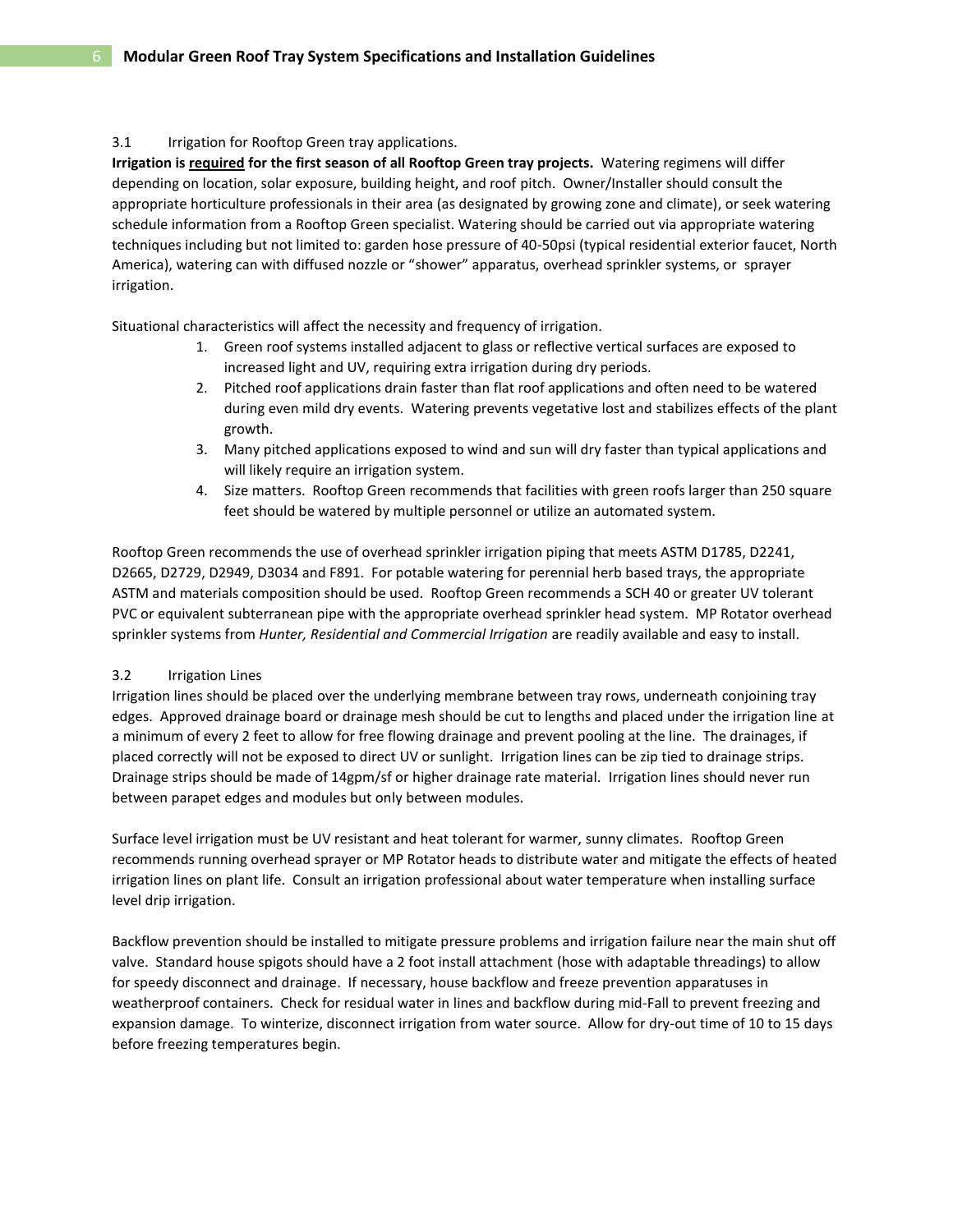## 3.3 Electrical Wiring

All wiring should be enclosed in NEMA or UL approved waterproof containers. Check freeze protection and waterproofing every 3 months.

# 4.0 Installation

The installation of a Rooftop Green modular tray roof is to be conducted by the owner/owner's representative, an approved roofing contractor, Rooftop Green representative, or anyone specified as certified by Rooftop Green.

Clean and inspect the roof prior to installation. Repair and prepare surface as necessary. Place 40mil minimum root barrier slip sheet on pre-existing rooftop system. Follow all manufacturer protocols to properly seal seams in place. Slip sheet should remain clean and completely finished with sealed seams before the addition of modular units. Inspect and clear for tightness and 100% coverage of desired area (any holes or tears are to be addressed before modular install).

## 4.1 Delivery & Handling

Delivery of Rooftop Green LLC modules should be discussed prior to order with a Rooftop Green specialist. The availability of individual or contractor pickup from East Cleveland location, UPS delivery, LTL delivery, and vendor pick-up are all options with the modular system.

Modules are individually boxed with corrugated cardboard housings that include handles and product support. Use two hands when possible and safe while carrying the modular tray. Handles are primarily for use on rooftop environments and climbing ladders. Boxes and trays must remain dry until project installation begins. If storage is required, keep the boxes out of direct sun and rain, inside a garage, barn, or other roofed structures.

Modules should be installed same day as delivery and are not meant to be moved frequently. Modules may be sent from standing storage from Rooftop Green LLC and all seed is pre-stratified.

For projects over 200 square feet, the use of a scissor lift, boom, miniature crane, shingle ladder, or automated lift ladder is strongly recommended. In order to move all product to the rooftop environment in a timely fashion without damaging your roof or self, please rent or contract the appropriate equipment for your project size.

# 4.2

For flat roofs, follow straight lines (the use of chalk lines is recommended) and run modules parallel to parapet or rooftop edges. Be sure to maintain a straight line while placing rooftop modules and always overlap the tray edges for complete coverage.

On slightly pitched applications, trays should run horizontal across the roof, with the longer edge of the tray running parallel to the lowest and highest rooftop edges. Begin placing modules at the highest point on the roof and only after edging has been installed. Be sure to maintain a straight line while placing rooftop modules and always overlap the tray edges.

NOTE: Trays should not be placed on pitches of 16 degrees or steeper.

On rooftop applications where Rooftop Green or the owner/contractor deem it necessary, riveted holes on modular tray lips can be connected to create a large monolithic structure and increase green roof stability. This rivet feature, used in combination with high friction apparatus on the tray bottom, will hold modules at certain degree pitches without the fear of migration or sliding. Please inquire about these features if your project is on a 20 degree or steeper pitched roof.